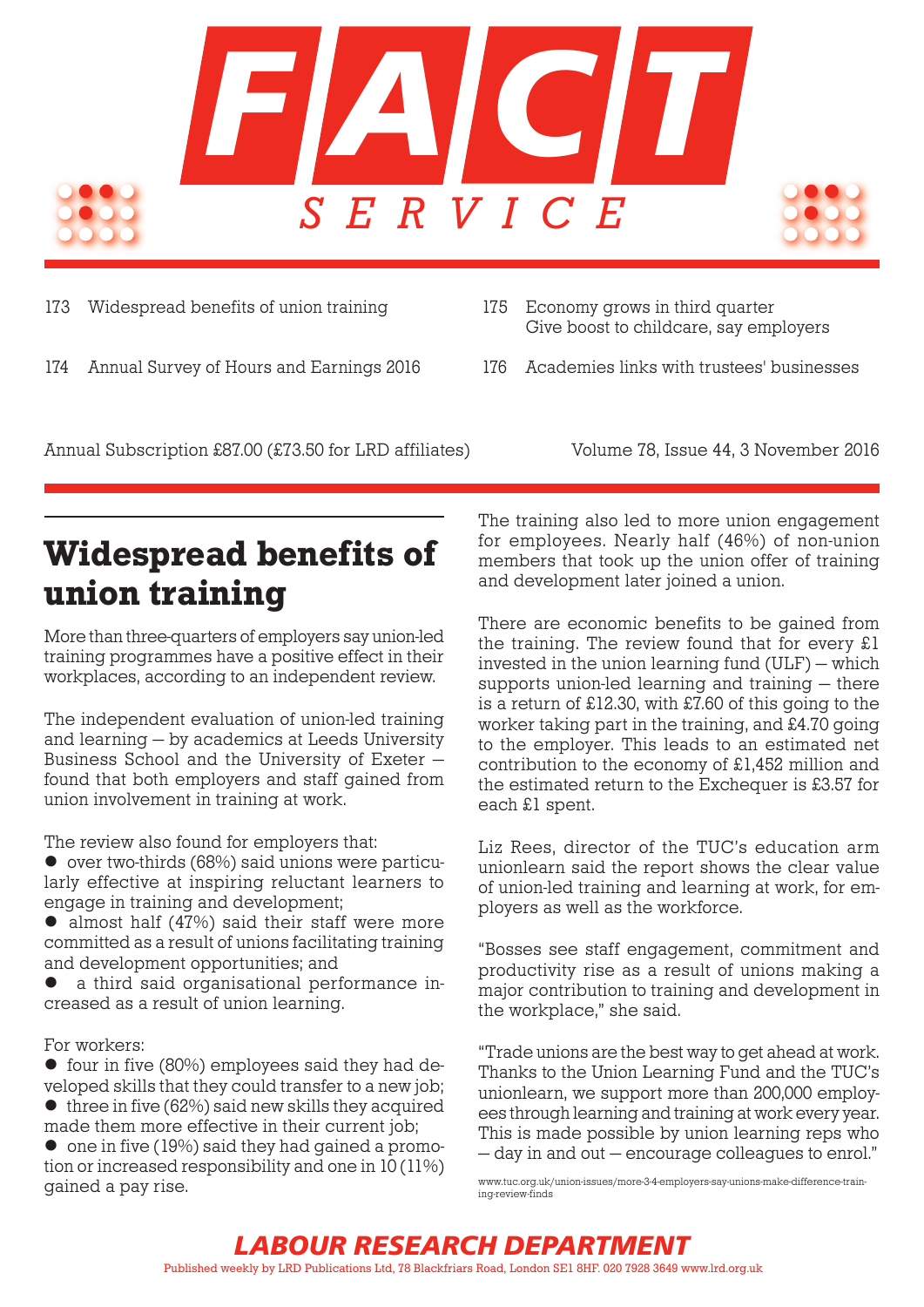## Annual Survey of Hours and Earnings 2016

Full-time average weekly earnings increased in real terms, while the gender pay gap closed by a small margin in April 2016, official figures show.

The Annual Survey of Hours and Earnings (ASHE) reveals that in April 2016, median gross weekly earnings for full-time employees were £539, a 2.2% increase on the year before. The 2.2% growth seen this year is the joint highest growth in earnings since the economic downturn in 2008, matching the growth seen in 2013.

As inflation under the Retail Prices Index rose by 1.3% in the year to April 2016, weekly earnings were 0.9 percentage point higher in real terms than 2015.

Women's full-time weekly earnings outstripped males with a 2.9% rise against a 1.9% for men.

However, there was reversal where part-time workers were concerned, with male earnings up by 7.7% against a 6.0% increase for women's.

| Median gross weekly earnings - April 2016 <sup>1</sup>          |                  |              |         |  |  |  |  |
|-----------------------------------------------------------------|------------------|--------------|---------|--|--|--|--|
| f per week                                                      | <b>Full-time</b> | Part-time    | All     |  |  |  |  |
| Men                                                             | £577.80          | £167.40      | £530.80 |  |  |  |  |
| Women                                                           | £480.50          | £181.40      | £349.10 |  |  |  |  |
| AII                                                             | £538.70          | £177.40      | £438.60 |  |  |  |  |
| % increase 2015-16                                              |                  |              |         |  |  |  |  |
| Men                                                             | 1.9%             | 7.7%         | 2.6%    |  |  |  |  |
| Women                                                           | 2.9%             | 6.0%         | 3.6%    |  |  |  |  |
| All                                                             | 2.2%             | 6.6%<br>3.2% |         |  |  |  |  |
| <sup>1</sup> Employees on adult rate, pay unaffected by absence |                  |              |         |  |  |  |  |

**Gender pay gap** The gender pay gap, based on median hourly earnings excluding overtime, has narrowed for full-time employees to 9.4% from 9.6% in both 2015 and 2014. This is the lowest figure since the survey began in 1997, but the gap has changed little in the last four years. The 2015 survey said the gap had narrowed to 9.4% last year, but the rise has now been revised upwards to 9.6%.

TUC general secretary Frances O'Grady said: "The full-time gender pay gap is closing at a snail's pace. At this rate, it will take decades for women to get paid the same as men.

"We need a labour market that works better for women. This means helping mums get back into well-paid jobs after they have kids. And encouraging dads to take on more caring responsibilities.

"The government should also scrap tribunal fees, which stop women getting justice from bad employers who have discriminated against them."

Jemima Olchawski, head of policy and insight at the gender equality and women's right group the Fawcett Society, said "progress in recent years has been far too slow" and called for a step change.

"That means creating more quality part time work, encouraging men to play a greater role in paid and unpaid care work and ensuring employers with a gender pay gap have an action plan to address it."

On 10 November, Fawcett will be marking Equal Pay Day, the date when women effectively stop earning for the year as a result of the gender pay gap.

The gender pay gap for all employees (full-time and part-time) was cut to 18.1% in April from 19.3% the year before.

For part-time employees, the higher rate of pay for women than men results in a "negative" gender pay gap of 6.0% in April 2016 against 6.6% in 2014. However, the gap narrowed as a result of male part-time earnings growing faster than women's.

In terms of age groups, the gap in hourly earnings, excluding overtime, for full-time workers, increased in favour of men over the years until late in working life when it narrowed slightly.

For 22-29 year-olds the gap was less than 1%. The gap widened to 1.6% in the 30-39 age bracket, then to 13.4% for 40-49-year-olds and the out to16.2% for 50-59-year-olds. It then narrowed to 14.0% for those aged 60 and over.

Distribution of earnings The monetary gap between the top 10% of men and women and the bottom 10% in April 2016 was at least £748.00 a week — based on the distribution of gross median weekly earnings for full-time employees on adult rates.

For full-time adults, the top 10% had weekly earnings of at least £1,057.70 or 196% of the £538.70 median, while for the bottom 10% on less than £308.90 it was 57% of the median.

The weekly earnings figure of at least £1,160.30 for the top 10% of men was 201% of their median figure of £577.80, while for the bottom 10% on £328.90 or less it was 57% of the median.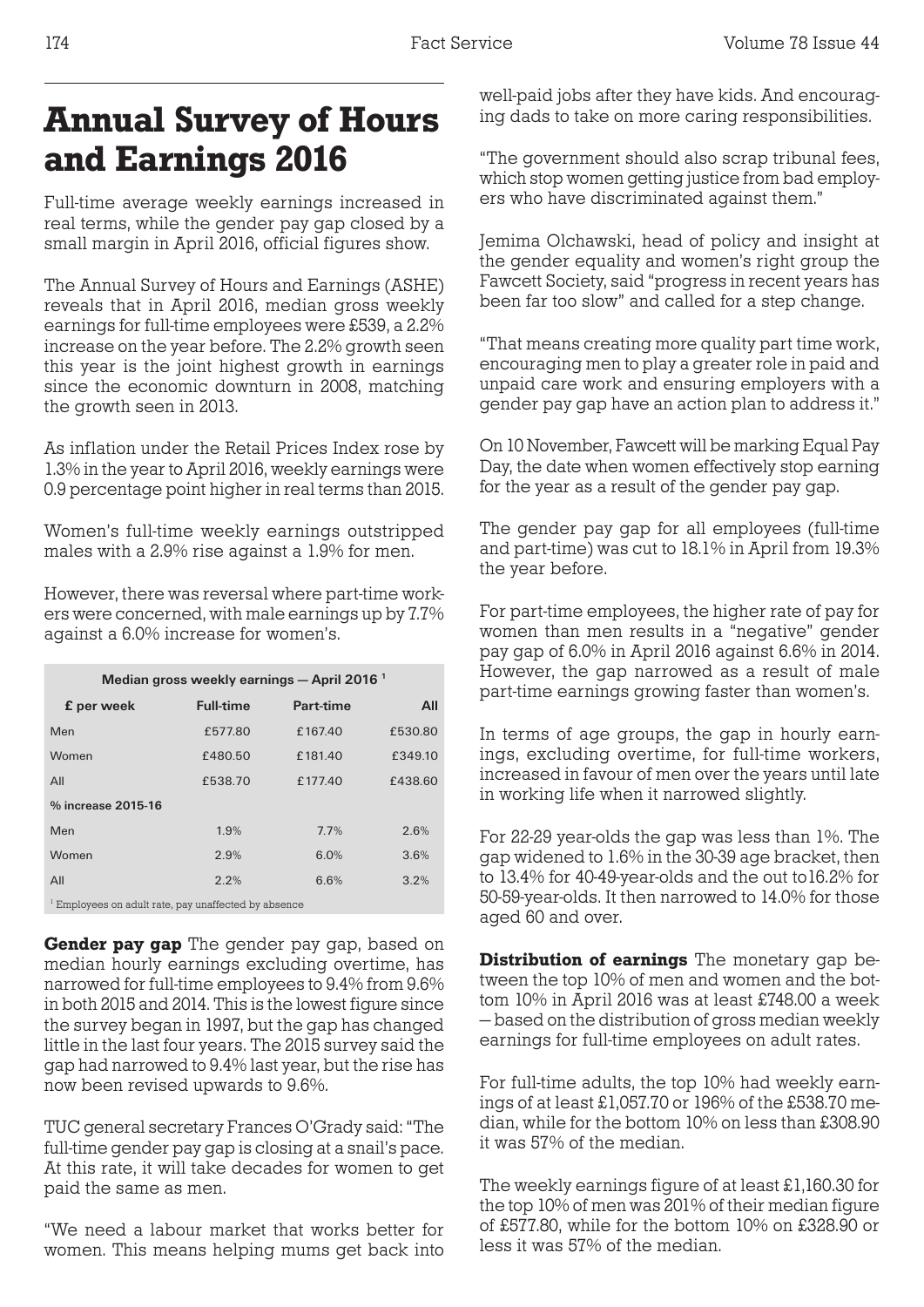The top 10% of women had earnings of over £900.90 or 187% of the median figure of £480.50, while for the bottom 10% on less than £289.80 it was 60% of the median.

| Distribution of full-time gross weekly earnings <sup>1</sup> |  |  |  |
|--------------------------------------------------------------|--|--|--|
|                                                              |  |  |  |

| Men                                                             |           |
|-----------------------------------------------------------------|-----------|
| 10% earned less than                                            | £328.90   |
| 50% earned less than                                            | £577.80   |
| 10% earned more than                                            | £1,160.30 |
| Women                                                           |           |
| 10% earned less than                                            | £289.80   |
| 50% earned less than                                            | £480.50   |
| 10% earned more than                                            | £900.90   |
| Men and women                                                   |           |
| 10% earned less than                                            | £308.90   |
| 50% earned less than                                            | £538.70   |
| 10% earned more than                                            | £1,057.70 |
| <sup>1</sup> Employees on adult rate, pay unaffected by absence |           |

Longer view Geoff Tily, senior economist at the TUC, has crunched the ASHE figures for a longer period and on the Touchstone blog has detailed the real decrease in weekly wages for full-time workers across the UK's countries since the 2008 economic crisis.

These show that, overall, the UK weekly wage in 2016 has declined in real terms by 6.2% since 2008; for England the decline was 6.3%, Scotland 3.8%, Wales 2.4% and Northern Ireland 1.9%.

The worst performing region was the East Midlands with a 9.6% decline in real terms since 2008.

## Economy grows in third quarter

The UK economy expanded in the third quarter of the year, official figures show.

The economy, as measured by gross domestic product (GDP), is estimated to have increased by 0.5% in July-September quarter compared with growth of 0.7% in second quarter (April to June 2016).

The 0.5% growth figure is a preliminary estimate for the third quarter and is the first full quarter after the referendum vote came out in favour of leaving the EU. It is far too early, however, to say the vote has had any influence. The Office for National Statistics said that "the pattern of growth continues to be broadly unaffected following the EU referendum".

However, the depressing fact is that only services posted an increase in output, with a 0.8% increase.

Output decreased in the other three industrial groupings: construction decreased by 1.4%; agriculture by 0.7%; and production by 0.4%, within which manufacturing decreased by 1.0%.

In the third quarter, GDP was 2.3% higher than the same quarter a year ago.

TUC general secretary Frances O'Grady said: "We can't yet say what impact Brexit will have on our economy, but these figures show there's no room for complacency. British manufacturing is still struggling, and now faces real uncertainty following the vote to leave the EU."

She called on the government to use the Autumn Statement to be made by chancellor Philip Hammond on 23 November "to boost Britain's jobs and wages. This means investing in infrastructure like roads, rail and homes, and raising the national minimum wage".

[www.ons.gov.uk/economy/grossdomesticproductgdp/bulletins/grossdomesticpro](www.ons.gov.uk/economy/grossdomesticproductgdp/bulletins/grossdomesticproductpreliminaryestimate/julytosept2016)[ductpreliminaryestimate/julytosept2016](www.ons.gov.uk/economy/grossdomesticproductgdp/bulletins/grossdomesticproductpreliminaryestimate/julytosept2016)

## Give boost to childcare, say employers

Chancellor Philip Hammond should spend another £2 billion a year on childcare to get more women into work, boosting the economy as well as opening up options for new parents, the CBI employers' organisation has urged.

The call came in the business body's' submission to the government in the run-up to the chancellor's Autumn Statement on 23 November.

The CBI notes that prime minister Theresa May has committed her government to work for the many, not the few. As part of its efforts to achieve this, government needs to focus on narrowing the gender pay gap by improving the provision of childcare, the CBI says.

[https://www.ons.gov.uk/employmentandlabourmarket/peopleinwork/earningsand](https://www.ons.gov.uk/employmentandlabourmarket/peopleinwork/earningsandworkinghours/bulletins/annualsurveyofhoursandearnings/2016provisionalresults)[workinghours/bulletins/annualsurveyofhoursandearnings/2016provisionalresults](https://www.ons.gov.uk/employmentandlabourmarket/peopleinwork/earningsandworkinghours/bulletins/annualsurveyofhoursandearnings/2016provisionalresults) [www.tuc.org.uk/economic-issues/equality-issues/gender-pay-gap-closing-](www.tuc.org.uk/economic-issues/equality-issues/gender-pay-gap-closing-%E2%80%9C-snail%E2%80%99s-pace%E2%80%9D-warns-tuc) [%E2%80%9C-snail%E2%80%99s-pace%E2%80%9D-warns-tuc](www.tuc.org.uk/economic-issues/equality-issues/gender-pay-gap-closing-%E2%80%9C-snail%E2%80%99s-pace%E2%80%9D-warns-tuc)

[www.fawcettsociety.org.uk/2016/10/new-ons-figures-reveal-mean-gender-pay-gap](www.fawcettsociety.org.uk/2016/10/new-ons-figures-reveal-mean-gender-pay-gap-slow-close/)[slow-close/](www.fawcettsociety.org.uk/2016/10/new-ons-figures-reveal-mean-gender-pay-gap-slow-close/)

[http://touchstoneblog.org.uk/2016/10/real-wages-are-still-down-everywhere-and-by](http://touchstoneblog.org.uk/2016/10/real-wages-are-still-down-everywhere-and-by-nearly-10-per-cent-in-the-east-midlands/)[nearly-10-per-cent-in-the-east-midlands/](http://touchstoneblog.org.uk/2016/10/real-wages-are-still-down-everywhere-and-by-nearly-10-per-cent-in-the-east-midlands/)